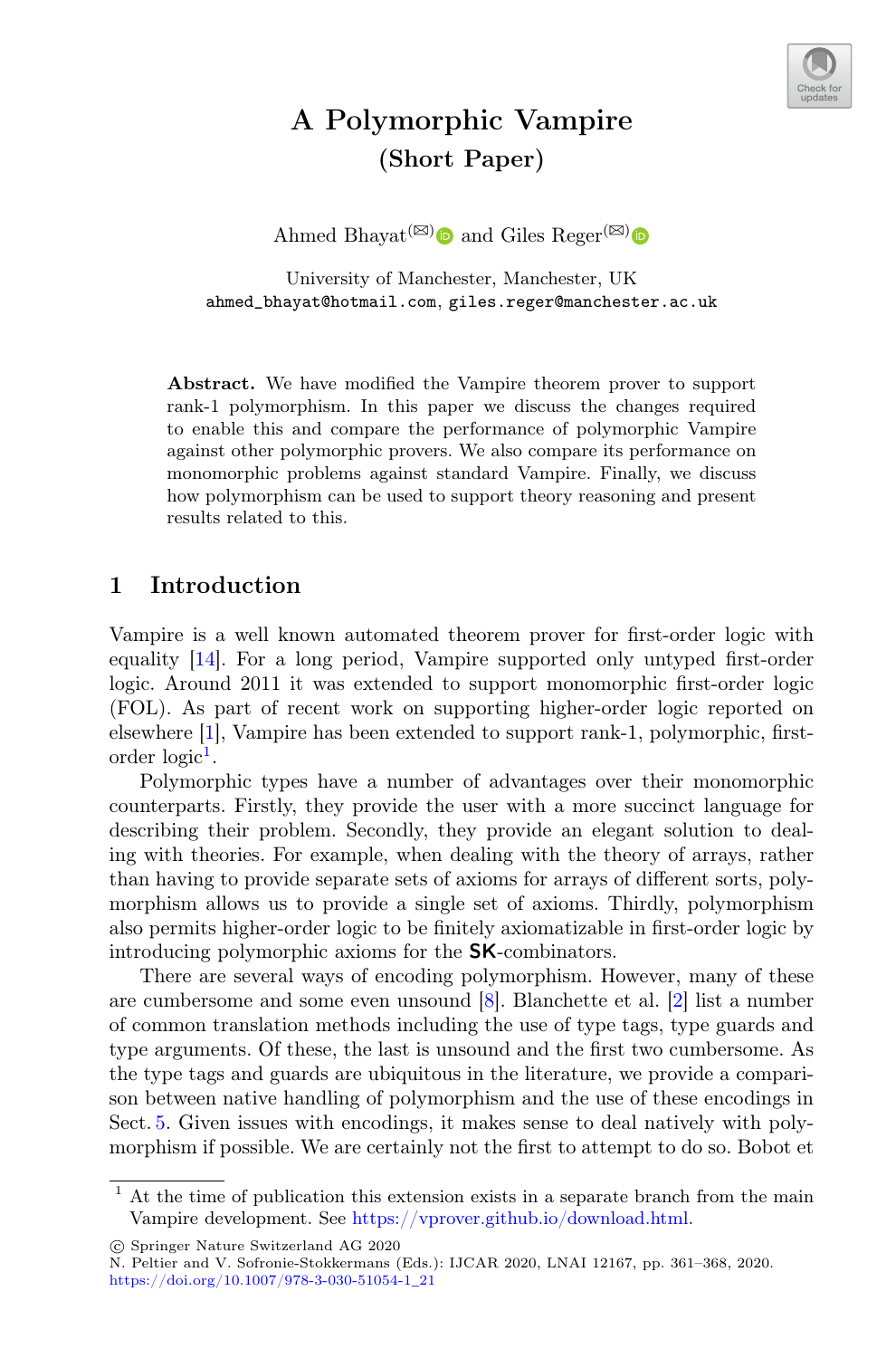| Problem 1 Sample TF1 problem (truncated) |  |
|------------------------------------------|--|
|------------------------------------------|--|

```
tff(map, type, map : ($tType * $tType) > $tType).
tff(lookup, type,
    lookup : !\triangleright[A : $tType, B : $tType]: ((map(A, B) * A) > B)).
tff(update, type,
    update : !>[A : $tType, B : $tType]:
           ((map(A, B) * A * B) > map(A, B))).tff(lookup_update_same, axiom,
    ![A : $tType, B : $tType, M : map(A, B), K : A, V : B]:
        lookup(A, B, update(A, B, M, K, V), K) = V).
tff(update_idem, conjecture,
    ![A : $tType, B : $tType, M : map(A, B), K : A, V : B]:
        update(A, B, update(A, B, M, K, V), K, V) =update(A, B, M, K, V)).
```
<span id="page-1-1"></span>al. [\[5\]](#page-6-3) have introduced polymorphism into their SMT solver Alt-Ergo. Similarly, the first-order provers ZenonModulo [\[11\]](#page-7-1) and Zipperposition [\[9](#page-6-4)] support some form of polymorphism. However, it remains the case that few first-order provers can handle polymorphism.

In this short paper we begin by describing the relatively modest changes that had to be made to Vampire to support polymorphism (Sect. [2\)](#page-1-0). We then present experimental results demonstrating that these changes are useful (Sect. [3\)](#page-2-0). Finally, we discuss work-in-progress to use these polymorphic extensions to improve theory reasoning in Vampire both in terms of proof search and implementation (Sect. [4\)](#page-4-0).

Before this, we give a brief (and informal) reminder of what rank-1 polymorphism is. A polymorphic type is a type variable, or n-ary type constructor applied to *n* types. The type of all types is represented as  $\text{tType}$  in TPTP syntax [\[17\]](#page-7-2) which is used throughout this paper. Terms, in polymorphic FOL, are either a variable or a function symbol applied to *m* type arguments and *n* term arguments. Rank-1 polymorphism allows type and term variables to be quantified with the rule that an existentially quantified type may not occur underneath a universal term quantifier. On skolemisation such a construct would become a dependent type and require superposition into types.

### <span id="page-1-0"></span>2 Implementation

To support polymorphism modifications had to be carried out in three main areas. Firstly, changes had to be made to the concept of types in Vampire. Secondly, some inferences had to be modified slightly and finally preprocessing required consideration. We describe the work undertaken in this order.

Problem [1](#page-1-1) is an example of a problem in TPTP TF1 syntax [\[3,](#page-6-5)[17\]](#page-7-2). We use this problem to illustrate our implementation. The major change undertaken was to replace types with terms. In monomorphic Vampire each type in the input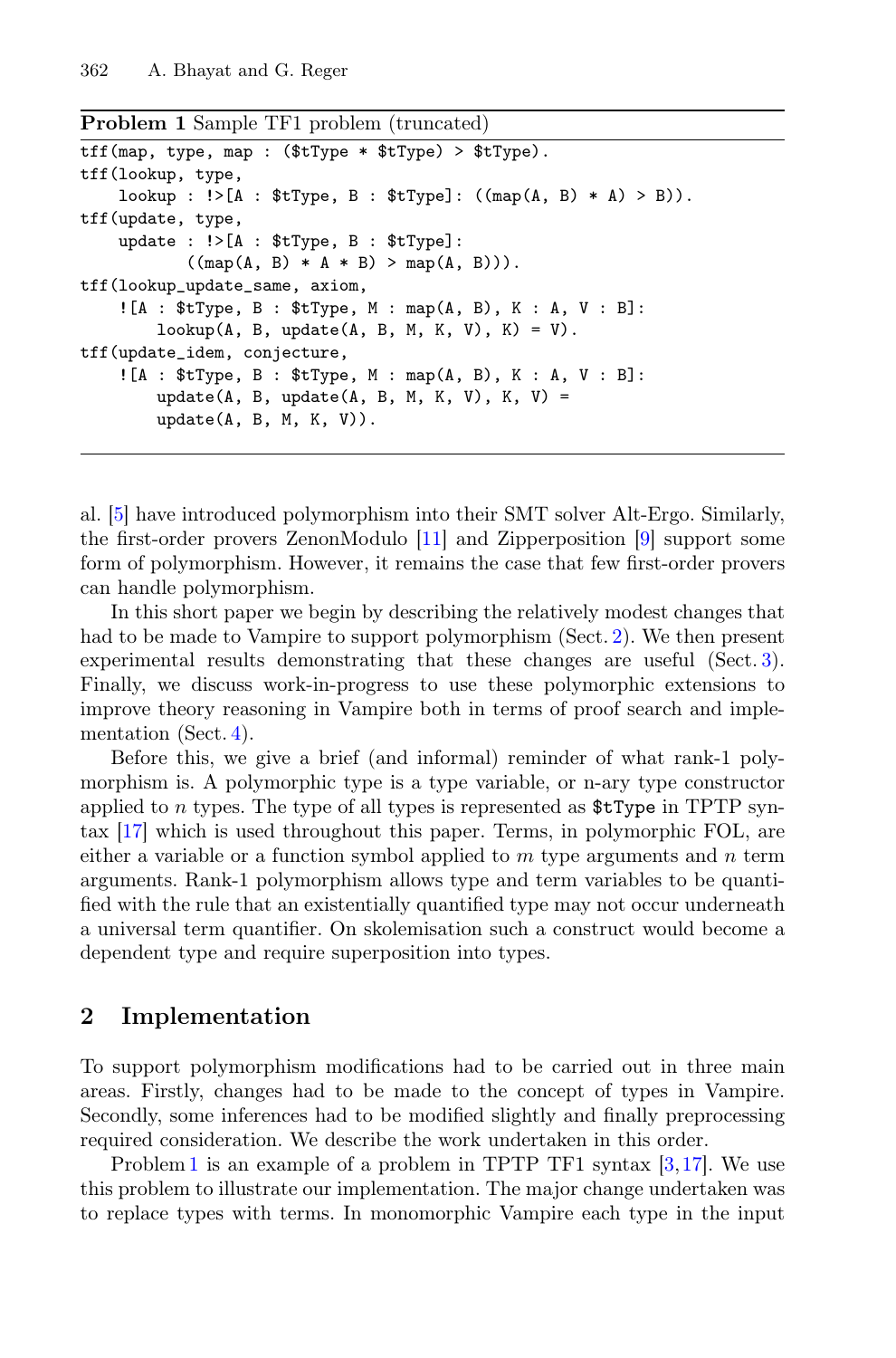problem is stored as an unsigned integer. Function symbols are then assigned a type signature which is merely a list of unsigned integers representing the argument and return types. In polymorphic first-order logic, types have all the structure of terms. Therefore, it made sense to replace the types with terms. Type signatures then become a list of terms.

The type of a term of the form  $func\_sym(arg_1 \ldots arg_n)$  can be calculated by substituting the type arguments that the head symbol is applied to into its result type. For example, the type of update(\$int, \$i, map, 1, X) would be map( $$int, $i)$ . For a term  $func\_sym(arg_1 \ldots arg_n)$ , the type of the ith term argument can be calculated in the same way. The one problem that arises is with two variable literals such as  $X = Y$ . In this case, the type of the terms X and Y have to be stored as a separate field in the literal.

The elegance of treating types as terms can be gauged when attention is turned to unification. Had types and terms been kept separate, unifying terms would have become an involved process requiring the unification of term and type arguments separately. As it is, type unification comes for 'free' with one caveat as shall be seen. Consider unifying the terms update(\$int, \$i, map, 1, X) and update(Y, Z, map, Z', a). The existing unification procedure in Vampire can handle this and return the type and term unifier  ${Y \rightarrow$  \$int, Z  $\rightarrow$  $\sharp i, Z' \to 1, X \to a$ . The one hitch occurs when unifying a term with a variable. As variables carry no type information, a second call must be made to the unification procedure to ensure that the type of the variable and the type of the term are unifiable.

As far as changes to inferences are concerned, no updates were required for inferences that do not work at subterms such as resolution or equality factoring. For inferences that work at subterms such as superposition and demodulation, we modified the iterators that return candidate subterms so that they do not return type arguments as superposition into types is unnecessary. We mentioned that the modifications required to support polymorphism were light. They also (in theory, see later experiment) add no overhead when dealing with monomorphic problems. In this case all types are constants and unifiability checking of types in the variable case degenerates to a syntactic equality check.

Finally, regarding preprocessing, implementing skolemisation posed a subtle issue. A skolem function must be applied to the free term and *type* variables in its context. For example, the skolemisation of ![X: \$int, Y: \$tType] : ?[Z : \$i] : (func\_sym(Y, X, Z)) would be ![X: \$int, Y: \$tType] : ?[Z : \$i] : (func\_sym(Y, X, sk(Y, Z))). This required us to update the notion of free variable within the code (e.g., when iterating over the free variables of a formula).

## <span id="page-2-0"></span>3 Results

To test our implementation we ran two experiments. All experiments were carried out with a CPU time limit of 300 s on StarExec [\[16](#page-7-3)] nodes equipped with four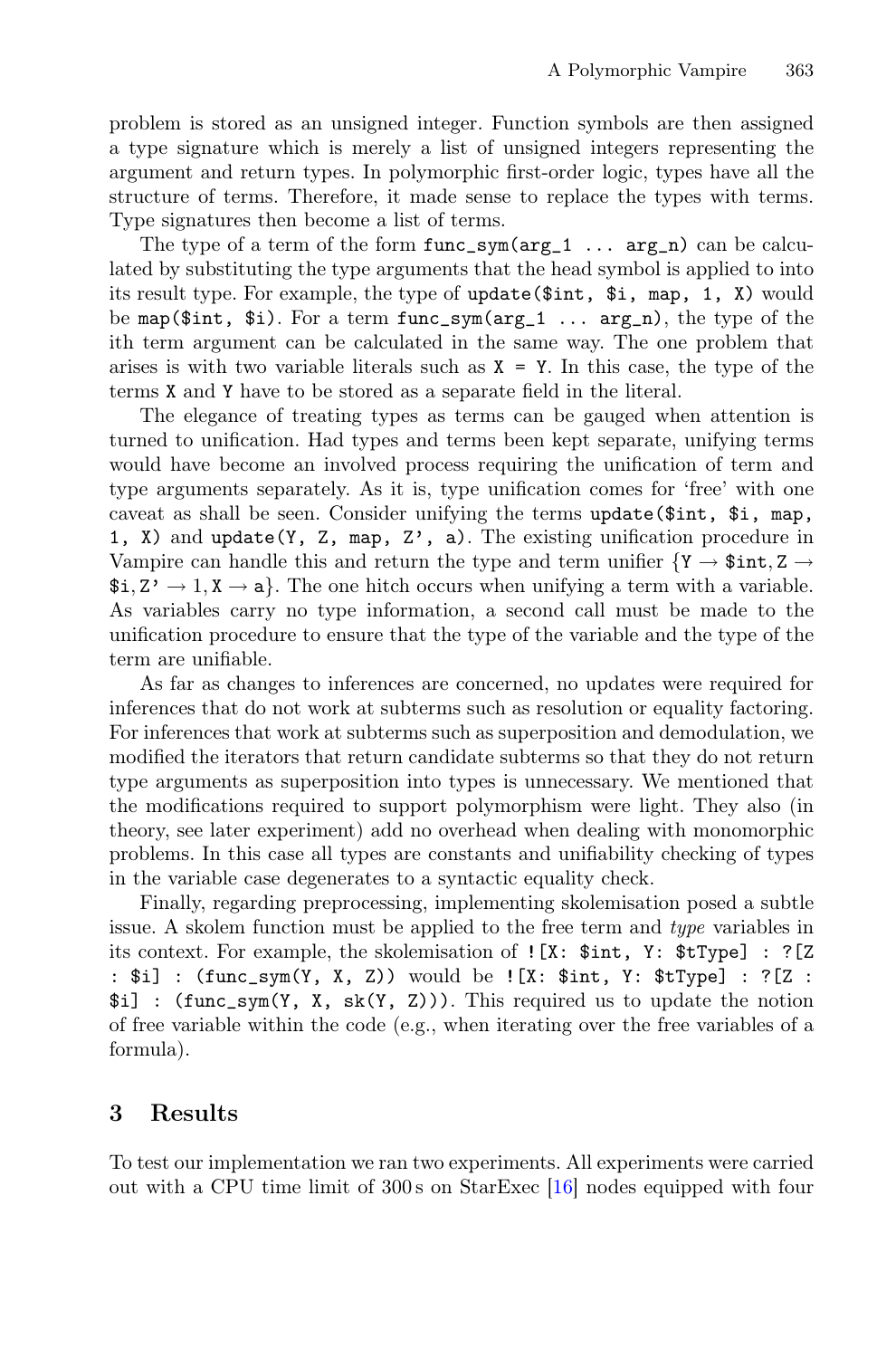<span id="page-3-2"></span>

|                              | TF1 problems |                  | TF0 problems |         |
|------------------------------|--------------|------------------|--------------|---------|
|                              |              | Solved   Uniques | Solved       | Uniques |
| Leo-III $1.4$                | 224          | 10               | 8,665        | 100     |
| Vampire 4.4                  |              |                  | 11,338       | 476     |
| Vampire-poly                 | 239          | 21               | 10,641       | 88      |
| ZenonModulo $0.4.2 \, \, 80$ |              |                  | 2,926        | 14      |

Table 1. Problems proved theorem or unsat

2.40 GHz Intel Xeon CPUs. Our experimental results are publicly available.[2](#page-3-0) All solver configurations used where taken from the last CASC in which that solver was entered. The portfolio of strategies for the two Vampire variants were the same.

*Experiment 1.* Firstly we ran Vampire on the set of 539 TF1 (rank-1 polymorphic) problems in the TPTP library. We compared the results against those of two other provers able to parse TPTP syntax and handle polymorphism that we are aware of, Leo-III  $[15]$  $[15]$  and ZenonModulo  $[11]$  $[11]$ .<sup>[3](#page-3-1)</sup> Vampire solved 15 more problems than Leo-III and 21 problems that neither Leo-III nor ZenonModulo could solve (see Table [1\)](#page-3-2), although both solvers also solved problems Vampire was unable to solve. Vampire solves 7 previously unsolved rating 1.00 problems.

*Experiment 2.* We also wanted to ascertain how much overhead had been added for non-polymorphic problems, so we tested the polymorphic version of Vampire, Vampire-poly, against the previous version on the set of all 33,843 monomorphic or untyped first order problems in the TPTP library not containing arithmetic. Note that this simply tests whether we go from solving a problem to not solving it (or vice versa) and not the time taken to find a solution, i.e., we test the impact on proof search and whether any time overhead takes us past the given time limit.

The results (see Table [1\)](#page-3-2) are interesting. For TF0 problems Vampire 4.4 does indeed outperform its polymorphic sibling. However, at the time of writing, there is a bug in the polymorphic parser that resulted in 324 problems being incorrectly rejected. Even taking this into account, the performance of Vampire-poly lags behind and the cause of this remains to be fully investigated, although is likely to be due to the fragile nature of proof search in Vampire. Note that Vampire-poly solves 88 problems unsolved by Vampire 4.4.

<span id="page-3-0"></span><sup>&</sup>lt;sup>2</sup> [https://github.com/vprover/vampire\\_publications/tree/master/experimental\\_data](https://github.com/vprover/vampire_publications/tree/master/experimental_data/IJCAR-2020-POLY-VAMP) [/IJCAR-2020-POLY-VAMP](https://github.com/vprover/vampire_publications/tree/master/experimental_data/IJCAR-2020-POLY-VAMP) - this contains the results themselves and a link to the Vampire executable that produced them. Polymorphism is not yet supported in the main branch of Vampire but is available in the polymorphic\_vampire branch, which may be merged in the future.

<span id="page-3-1"></span><sup>&</sup>lt;sup>3</sup> At a late stage, we realised that Zipperposition [\[10\]](#page-6-6) can also parse TF1 syntax. Unfortunately, it was too late to incorporate it into the results.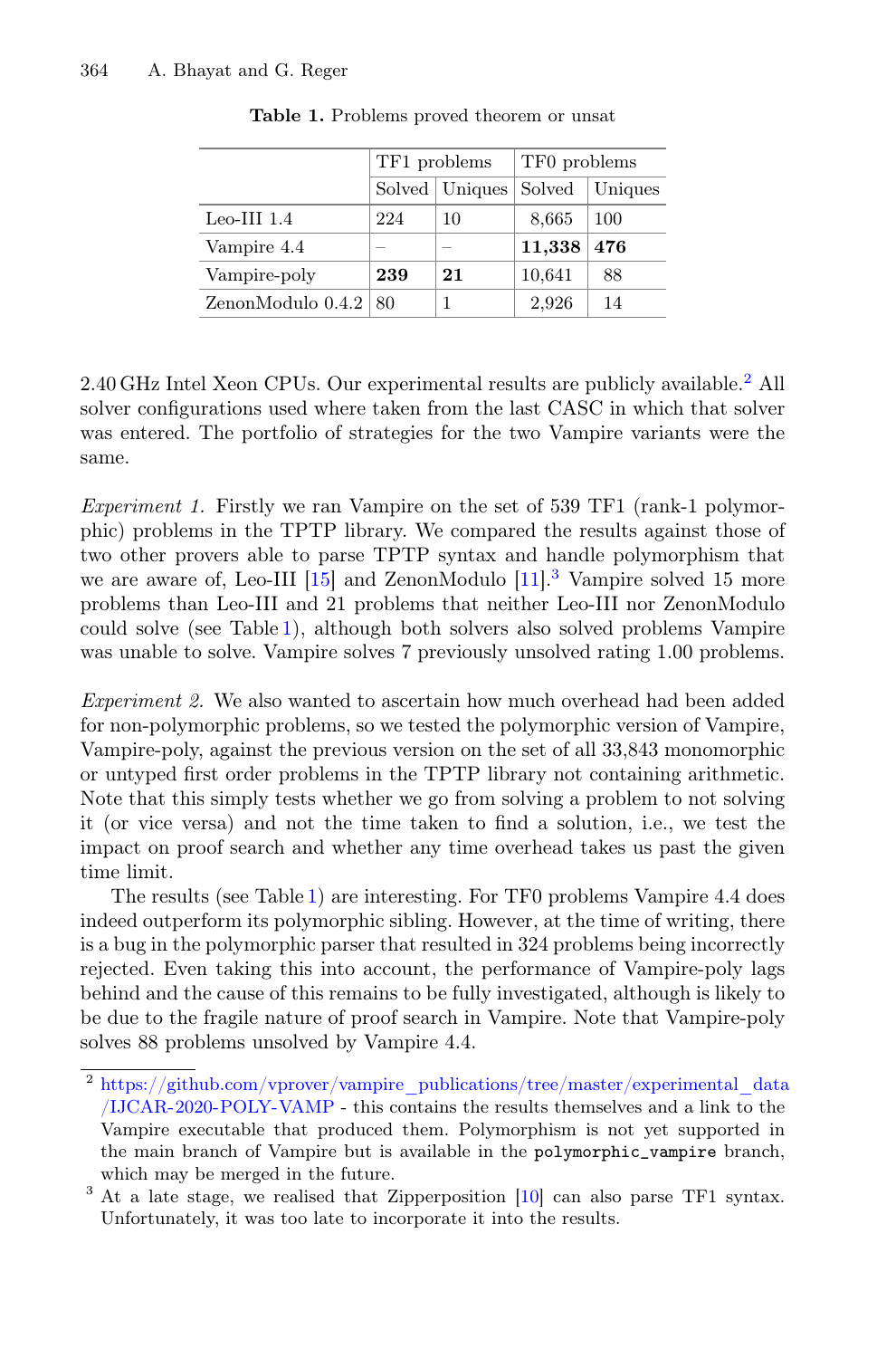## <span id="page-4-0"></span>4 Polymorphism and Theory Reasoning

Vampire has built-in support for the polymorphic theory of arrays [\[12\]](#page-7-5) and the polymorphic theory of first-class tuples [\[13](#page-7-6)]. Here we briefly discuss work-inprogress to improve the implementation of these theories (and future similar theories) using polymorphism.

Both theories are supported by detecting instances of the polymorphic theory and adding the relevant instances of that theory's axioms to the input problem. For example, for the polymorphic theory of arrays, for each array sort  $array(t1,$ t2) detected in the input problem, we add instances of the axioms

```
![V:array(t1, t2), X: t1, Y: t2, Z:t2] : (Y = Z)\Rightarrow select(store(V, Y, X), Z) = X)
![V:array(t1, t2), X: t1, Y: t2, Z:t2] : (Y != Z
    \Rightarrow select(store(V, Y, X), Z) = select(V, Z))
![V:array(t1, t2), X: array(t1, t2), Y: t1] :
    (select(V, Y) = select(X, Y) \Rightarrow V = X)
```
With support for polymorphism, as soon as we detect that arrays of any kind are used we can simply add the three polymorphic axioms

```
!>[T1: $tType, T2: $tType]:
  ( ![V:array(T1, T2), X: T1, Y: T2, Z:T2] :
     (Y = Z \Rightarrow select(store(V, Y, X), Z) = X))!>[T1: $tType, T2: $tType]:
  ( ![V:array(T1, T2), X: T1, Y: T2, Z: T2] :
     (Y := Z \Rightarrow select(store(V, Y, X), Z) = select(V, Z))!>[T1: $tType, T2: $tType]:
  ( ![V:array(T1, T2), X: array(T1, T2), Y: T1] :
     ((select(V, Y) = select(X, Y) =& Y = X))
```
This has a minor impact on proof search. Instead of adding 3*n* clauses when we have *n* different instances of the polymorphic theory, we only add 3 clauses. As *n* is usually small, this is unlikely to have a significant impact. At the same time, we should not see any negative impact, these polymorphic axioms will act in the same way as the 3*n* instances did.

The main impact is on the implementation of theories within Vampire. A non-trivial amount of complexity is required within the Vampire codebase to support the current mechanisms for the two supported polymorphic theories. Adding a new polymorphic theory of this kind involves a lot of boilerplate code and updating of various definitions. Replacing this with polymorphic theory axioms will simplify the code significantly. For example, if the SMT-LIB language is extended to support polymorphism in the future (this has been discussed, e.g., [\[6\]](#page-6-7) but not implemented), internal support for polymorphism would make supporting the polymorphic theory of term algebras straightforward.

Moreover, not all polymorphic theories are supported by the mechanism described above; our current approach of adding instantiated axioms based on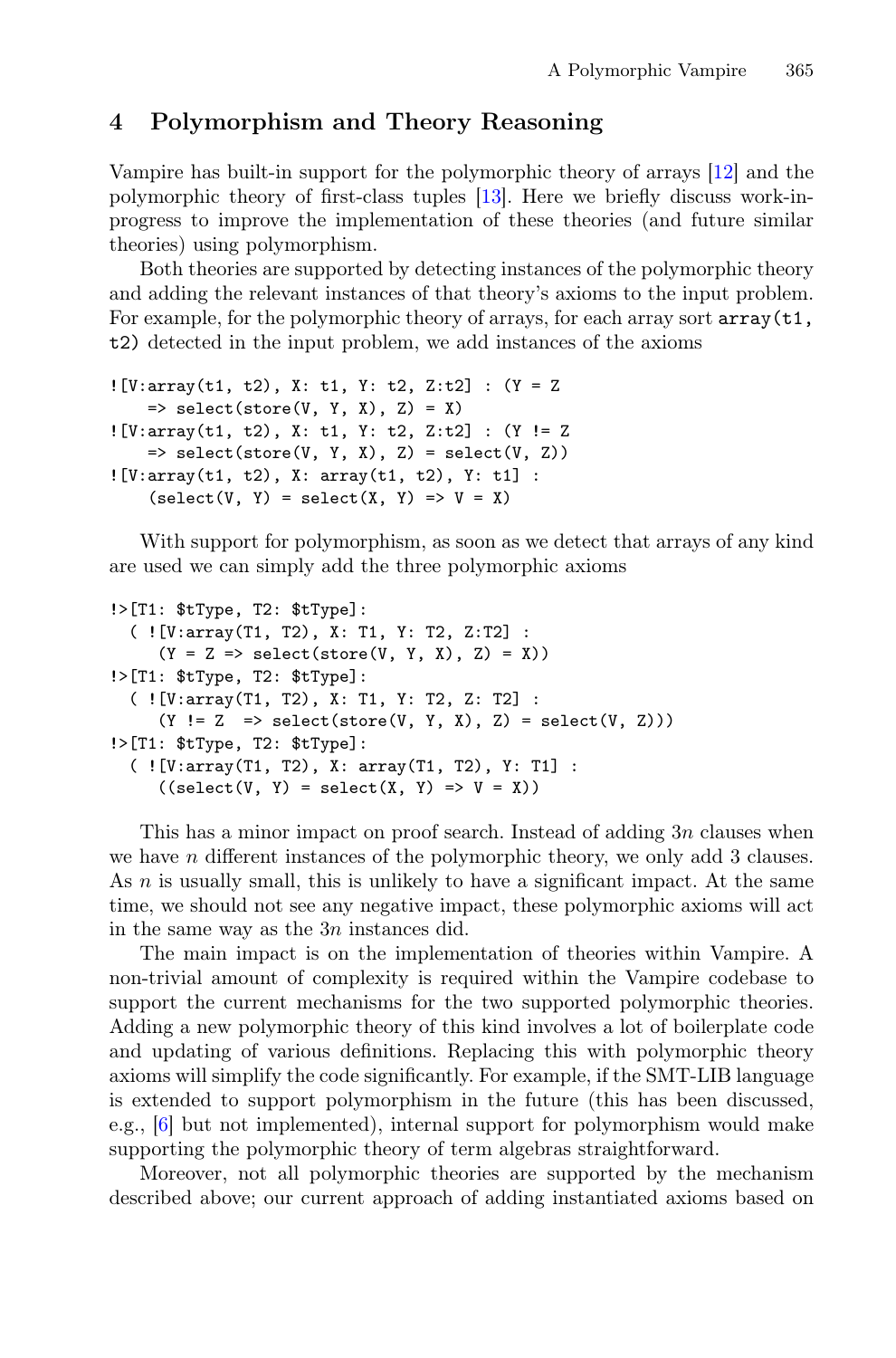the input is complete for the theory of arrays, but cannot be complete in general as shown by Bobot and Paskevich [\[4\]](#page-6-8). For the theory of combinatory logic for example, no decision procedure can exist for selecting a set of monomorphic combinator axioms to add to a problem and ensure completeness (even though such a set must exist).

## <span id="page-5-0"></span>5 Related Work

The polymorphism of TPTP's TF1 language is inspired by ML-style polymorphism but differs in the use of type quantifiers. As pointed out by Blanchette et al. [\[3](#page-6-5)], ML-style polymorphism avoids explicit type quantifiers, choosing to determine type signatures by the types of arguments, results or additional annotations (which are sometimes needed to guide Hindley-Milner type inference). Comparatively, type checking is more straightforward in TF1 due to an explicit signature and explicit type quantifiers.

As mentioned earlier, there are two main methods for reasoning in polymorphic logic: natively or via translations. We discuss related work for each direction.

Zipperposition [\[9\]](#page-6-4) was built using *explicit polymorphism* – types are explicitly represented in terms and inferences perform unification on both terms and types. The main difference with our approach is that we are 'retro-fitting' polymorphism into a monomorphic theorem prover. Additionally, our 'types as terms' internal representation (mostly) removes the additional book-keeping required when performing separate term and type unification.

There are three main approaches to translation - type tags, type guards, and type arguments. The purpose of both the type tag and type guard encoding is to ensure that unsound inferences that violate typing constraints cannot occur in the untyped problem. We do not provide details of the encodings here, but refer readers to [\[2\]](#page-6-2) with a further example given by Brown et al. [\[7\]](#page-6-9) in their work translating between different TPTP formalisms. Consider the following satisfiable polymorphic problem with a polymorphic predicate p:

```
\text{tf}(a, \text{type}, p : !> [X : $tType] : X > $0).\text{tf(b, conjecture, ?[X:§i, Y:§int] : p($i,X) \Rightarrow p($int,Y).
```
The negated conjecture becomes the two clauses  $\tilde{\rho}(\hat{\xi}, \chi)$  and  $p(\hat{\xi}, \chi)$ . Clearly, if we drop the types (i.e. via type erasure) then this satisfiable problem becomes unsatisfiable as we can no longer differentiate between the two versions of p. Using type tags we would get  $\tilde{\mathcal{P}}(\text{ti}(X, \, \text{Si}))$  and  $p(\text{ti}(Y, \, \text{Sint}))$  and with type guards we would get  $\tilde{ }$ isi(X) |  $\tilde{ }$ p (X) and  $\tilde{ }$ isint(Y) | p(Y) – both prevent the unsatisfiability from type erasure at the expense of introducing extra functions or predicates. We achieve the same through type inference and unification. The type argument translation looks similar to our internal representation of types, e.g. types are encoded as terms. However, without being aware of the type of equalities where at least one side is a variable (as we are in our translation) this encoding can be unsound as equalities can capture cardinality constraints between types.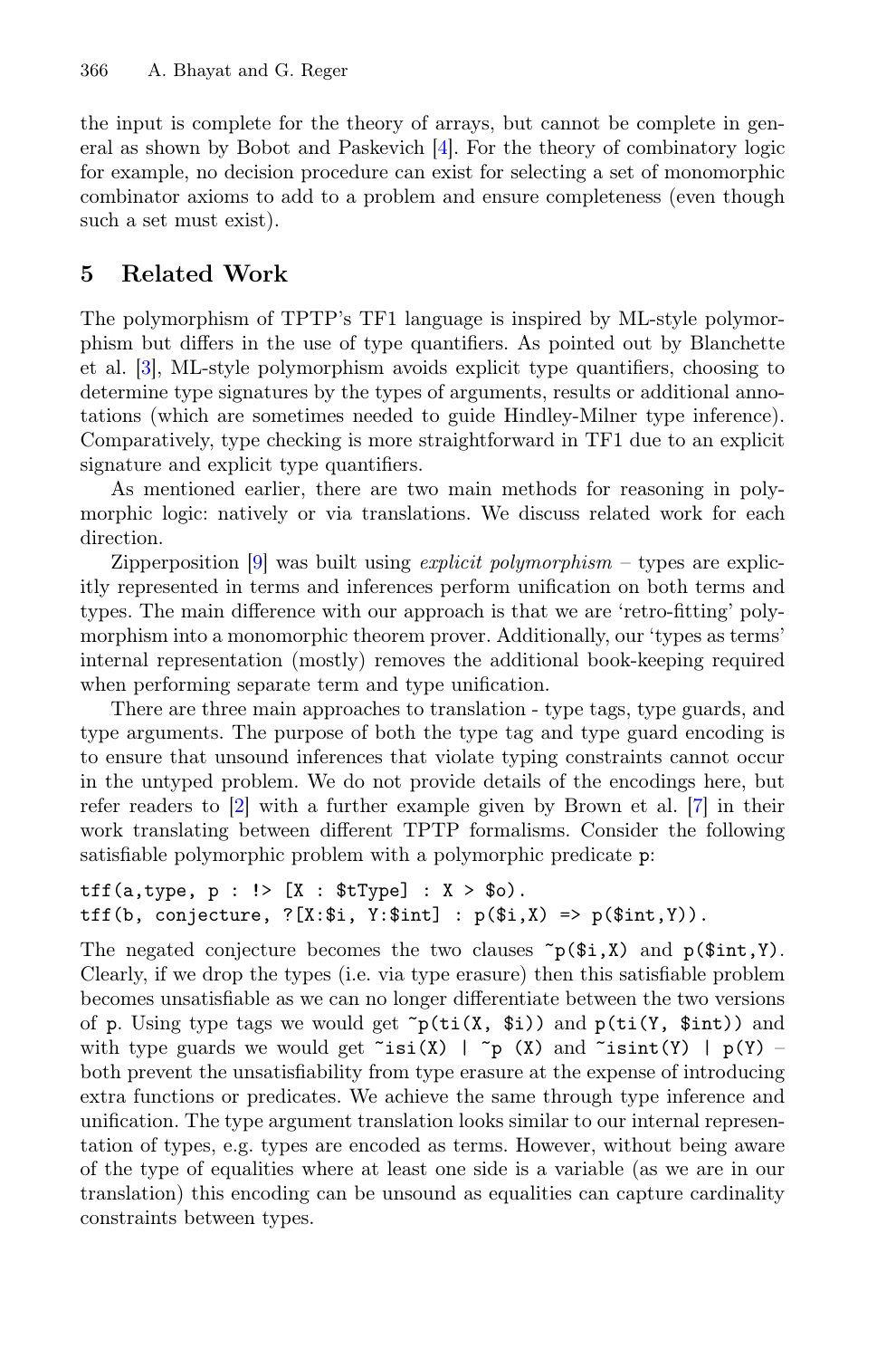### 6 Conclusion

We have successfully extended a state-of-the-art first-order prover to support prenex polymorphism and shown that the difficulty in doing so is not as great as may be expected. We hope to encourage other researchers to do the same.

Theoretically, extending Vampire to polymorphic FOL should be graceful in the sense that no degradation of performance should be seen on non-polymorphic problems. Our experimental results do not bear this out. In future work, we hope to achieve two objectives. Firstly, to fix and refine our implementation of polymorphism such that no degradation on monomorphic or untyped problems is experienced. Secondly, as outlined above, to utilise polymorphism to simplify and extend theory reasoning in Vampire for polymorphic theories such as arrays.

## References

- <span id="page-6-0"></span>1. Bhayat, A., Reger, G.: A combinator-based superposition calculus for higher-order logic. In: Peltier, N., Sofronie-Stokkermans, V. (eds.) IJCAR 2020. LNCS, vol. 12166, pp. 278–296. Springer, Heidelberg (2020)
- <span id="page-6-2"></span>2. Blanchette, J.C., Böhme, S., Popescu, A., Smallbone, N.: Encoding monomorphic and polymorphic types. In: Piterman, N., Smolka, S.A. (eds.) TACAS 2013. LNCS, vol. 7795, pp. 493–507. Springer, Heidelberg (2013). [https://doi.org/10.1007/978-](https://doi.org/10.1007/978-3-642-36742-7_34) [3-642-36742-7\\_34](https://doi.org/10.1007/978-3-642-36742-7_34)
- <span id="page-6-5"></span>3. Blanchette, J.C., Paskevich, A.: TFF1: the TPTP typed first-order form with rank-1 polymorphism. In: Bonacina, M.P. (ed.) CADE 2013. LNCS (LNAI), vol. 7898, pp. 414–420. Springer, Heidelberg (2013). [https://doi.org/10.1007/978-3-](https://doi.org/10.1007/978-3-642-38574-2_29) [642-38574-2\\_29](https://doi.org/10.1007/978-3-642-38574-2_29)
- <span id="page-6-8"></span>4. Bobot, F., Paskevich, A.: Expressing polymorphic types in a many-sorted language. In: Tinelli, C., Sofronie-Stokkermans, V. (eds.) FroCoS 2011. LNCS (LNAI), vol. 6989, pp. 87–102. Springer, Heidelberg (2011). [https://doi.org/10.1007/978-3-642-](https://doi.org/10.1007/978-3-642-24364-6_7) [24364-6\\_7](https://doi.org/10.1007/978-3-642-24364-6_7)
- <span id="page-6-3"></span>5. Bobot, F., Conchon, S., Contejean, E., Lescuyer, S.: Implementing polymorphism in SMT solvers. In: ACM International Conference Proceeding Series, pp. 1–5 (2008)
- <span id="page-6-7"></span>6. Bonichon, R., Déharbe, D., Tavares, C.: Extending SMT-LIB v2 with  $\lambda$ -terms and polymorphism. In: SMT, pp. 53–62. Citeseer (2014)
- <span id="page-6-9"></span>7. Brown, C.E., Gauthier, T., Kaliszyk, C., Sutcliffe, G., Urban, J.: GRUNGE: a grand unified ATP challenge. In: Fontaine, P. (ed.) CADE 2019. LNCS (LNAI), vol. 11716, pp. 123–141. Springer, Cham (2019). [https://doi.org/10.1007/978-3-](https://doi.org/10.1007/978-3-030-29436-6_8) [030-29436-6\\_8](https://doi.org/10.1007/978-3-030-29436-6_8)
- <span id="page-6-1"></span>8. Couchot, J.-F., Lescuyer, S.: Handling polymorphism in automated deduction. In: Pfenning, F. (ed.) CADE 2007. LNCS (LNAI), vol. 4603, pp. 263–278. Springer, Heidelberg (2007). [https://doi.org/10.1007/978-3-540-73595-3\\_18](https://doi.org/10.1007/978-3-540-73595-3_18)
- <span id="page-6-4"></span>9. Cruanes, S.: Extending superposition with integer arithmetic, structural induction, and beyond. Ph.D. thesis, INRIA (2015)
- <span id="page-6-6"></span>10. Cruanes, S.: Superposition with structural induction. In: Dixon, C., Finger, M. (eds.) FroCoS 2017. LNCS (LNAI), vol. 10483, pp. 172–188. Springer, Cham  $(2017)$ . https://doi.org/10.1007/978-3-319-66167-4 10